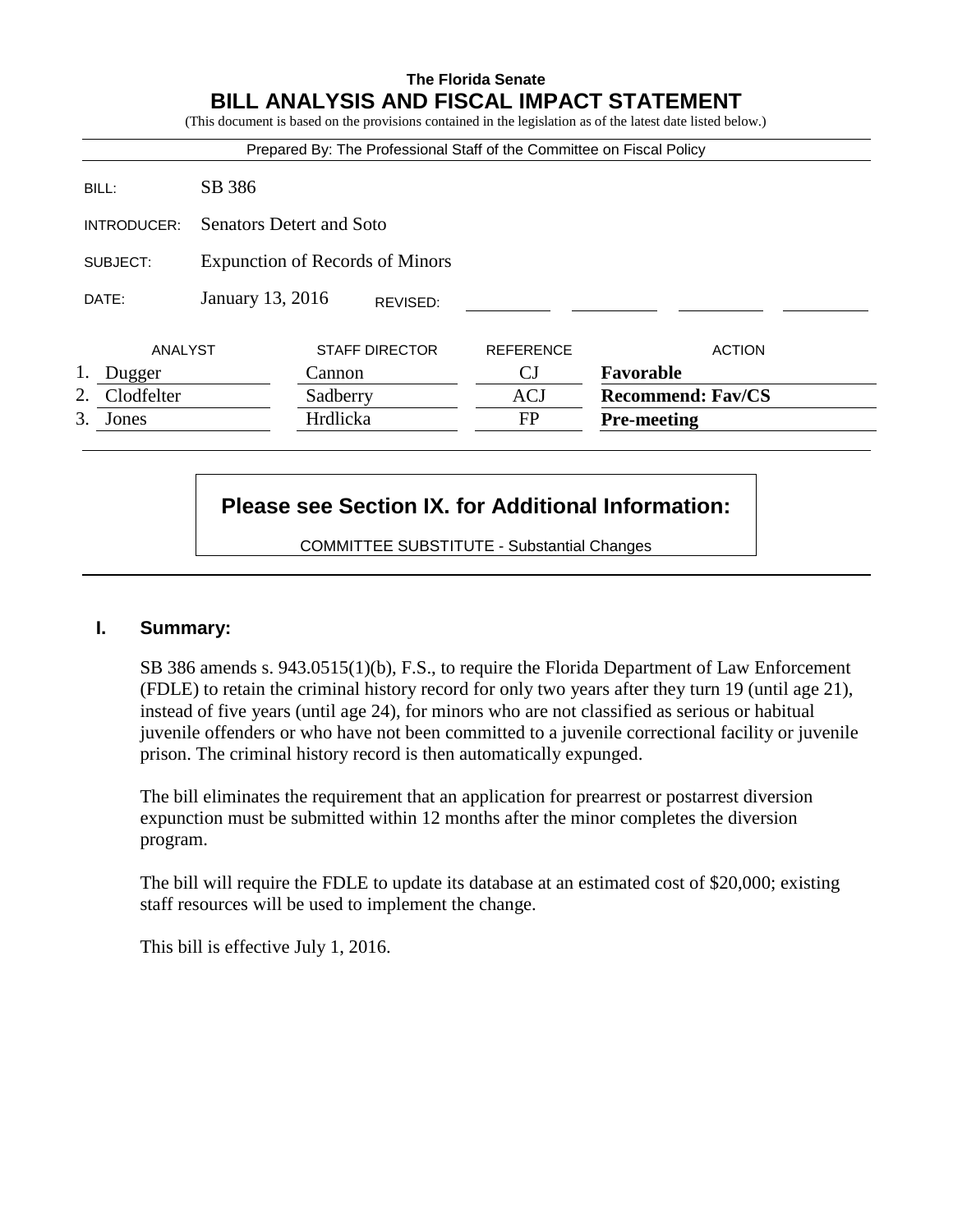# **II. Present Situation:**

## **Automatic Expunction of Criminal History Records of Minors**

Section 943.0515, F.S., requires the FDLE to retain the criminal history record of a minor for the five years after they reach 19 (until age 24), and then the record is automatically expunged.<sup>1</sup> For minors who are classified as serious or habitual juvenile offenders, or who have been committed to a juvenile correctional facility or juvenile prison, the FDLE must retain a minor's criminal history record for five years after they reach 21 (until age 26), and then the record is automatically expunged.<sup>2</sup>

A minor's record cannot be automatically expunged and must be merged with and retained as part of their adult record if:

- A person 18 years of age or older is charged with or convicted of a forcible felony<sup>3</sup> and the person's criminal history record as a minor has not yet been destroyed;
- At any time, a minor is adjudicated as an adult for a forcible felony; or
- The record relates to a minor who was adjudicated delinquent for a violation committed on or after July 1, 2007, as provided in s. 943.0435(1)(a)1.d., F.S., related to sexual offenders.<sup>4, 5</sup>

#### **Juvenile Diversion Expunction**

A minor who successfully completes a prearrest or postarrest diversion program can have their nonjudicial record of an arrest for a nonviolent misdemeanor  $6$  expunged by the FDLE.<sup>7</sup> The FDLE is authorized to charge a \$75 processing fee for each prearrest or postarrest diversion program expunction request.<sup>8</sup>

The FDLE must expunge the nonjudicial arrest record of a minor if:

- An application for prearrest or postarrest diversion expunction is filed within 12 months after completion of the division program and is signed by the minor's parent, legal guardian or by the minor if he or she has reached the age of majority;
- The application includes an official written statement from the state attorney where the arrest occurred certifying that the minor:
	- o Successfully completed that county's prearrest or postarrest diversion program;
	- o Participated in the program because of an arrest for a nonviolent misdemeanor; and

 $\overline{a}$ 

 $1$  Section 943.0515(1)(b), F.S.

 $2$  Section 943.0515(1)(a), F.S.

<sup>3</sup> Section 776.08, F.S. defines a "forcible felony" to mean treason; murder; manslaughter; sexual battery; carjacking; homeinvasion robbery; robbery; burglary; arson, kidnapping; aggravated assault; aggravated battery; aggravated stalking; aircraft piracy; unlawful throwing, placing, or discharging of a destructive devise or bomb; and any other felony which involves the use or threat of physical force or violence against any individual.

 $4$  Sections 943.0515(2) and (3), F.S.

 $5$  Section 943.0435(1)(a)1.d., F.S., defines a "sexual offender," in part, as a juvenile who was 14 years of age older and has been adjudicated delinquent for committing, or attempting, or soliciting, or conspiring to commit, the offence of sexual battery, lewd or lascivious battery, lewd or lascivious molestation.

 $6$  A nonviolent misdemeanor includes a simple assault or battery. Section 943.0582(2)(b), F.S.

<sup>7</sup> Section 943.0582, F.S.

<sup>8</sup> Section 943.0582(4), F.S.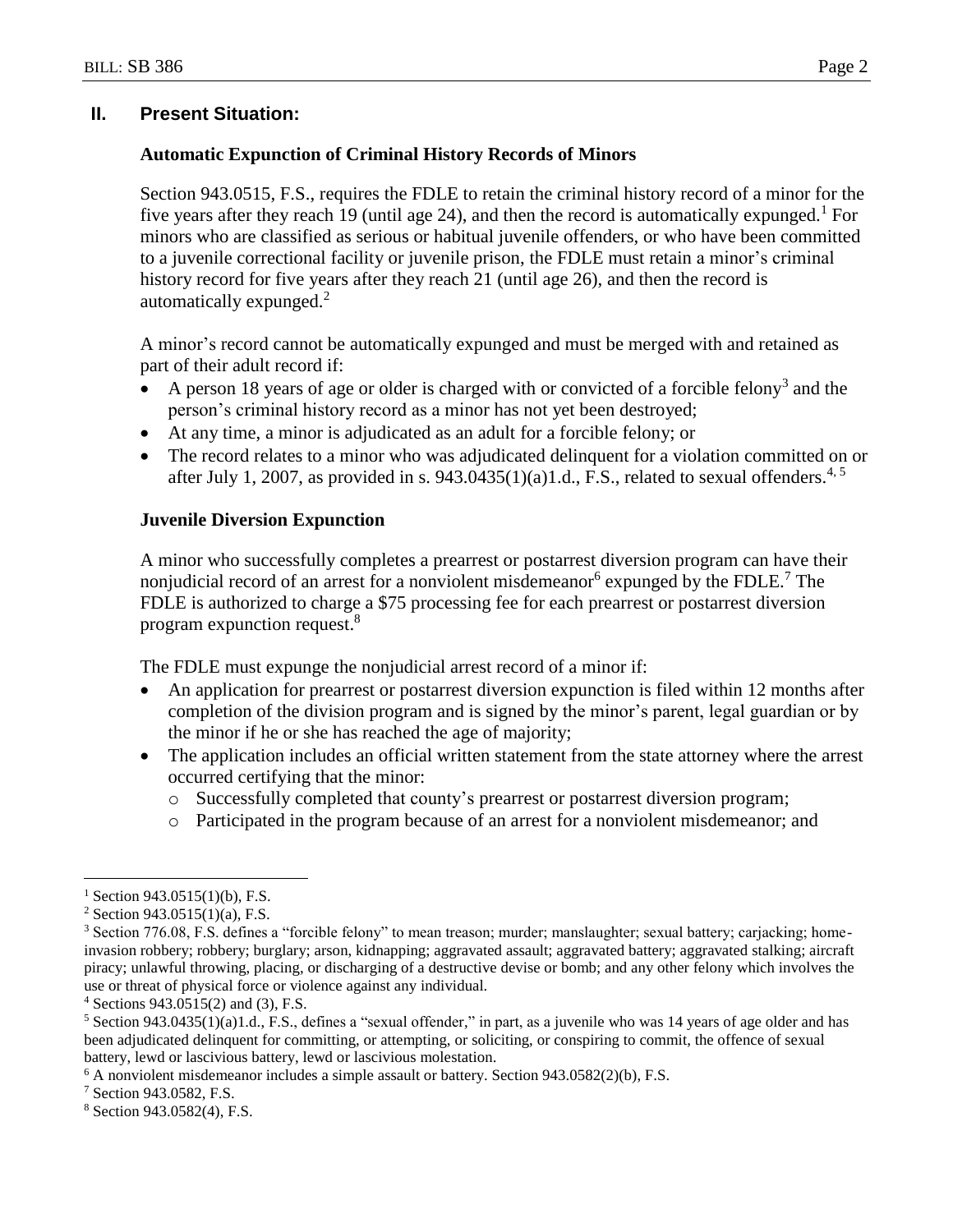- o Has not been charged with or found to have committed any criminal offense or comparable ordinance violation.
- The prearrest or postarrest program that he or she participated in expressly authorizes expunction and was for an arrest for a nonviolent misdemeanor that would not qualify as an act of domestic violence.<sup>9</sup>
- Prior to filing the application for expunction, he or she has never been charged with or been found to have committed any criminal offense or comparable ordinance violation.<sup>10</sup>

Receiving a juvenile diversion expunction does not prohibit a youth from requesting a regular sealing or expunction under s. 943.0585 or s. 943.059, F.S., if he or she is otherwise eligible.<sup>11</sup>

However, the expunged arrest record is available to criminal justice agencies<sup>12</sup> under certain circumstances. For example, to determine eligibility for a diversion program, when a minor is seeking criminal justice employment, or for a criminal investigation.<sup>13</sup>

# **III. Effect of Proposed Changes:**

# **Automatic Expunction of Criminal History Records of Minors**

The bill amends s. 943.0515(1)(b), F.S., to require the FDLE to retain the criminal history record for only two years after they turn 19 (until age 21), instead of five years (until age 24), for minors who are not classified as serious or habitual juvenile offenders or who have not been committed to a juvenile correctional facility or juvenile prison. The criminal history record is then automatically expunged.<sup>14</sup>

# **Juvenile Diversion Expunction**

The bill amends s. 943.0582, F.S., to eliminate the requirement that an application for prearrest or postarrest diversion expunction must be submitted within 12 months after the minor completes the diversion program.

The bill reenacts s. 985.125(3), F.S., to incorporate the changes made in the bill. The bill is effective July 1, 2016.

 $\overline{a}$ <sup>9</sup> Section 741.28, F.S., defines "domestic violence" to mean any assault, aggravated assault, battery, aggravated battery, sexual assault, sexual battery, stalking, aggravated stalking, kidnapping, false imprisonment, or any criminal offense resulting in physical injury or death of one family or household member by another family or household member. <sup>10</sup> Section 943.0582(3), F.S.

 $11$  *Id.* at (5).

 $12$  Section 943.045(11), F.S., defines a "criminal justice agency" as a court; the FDLE; the Department of Juvenile Justice; the protective investigations component of the Department of Children and Families; or any other governmental agency or subunit thereof that performs the administration of criminal justice pursuant to a statute or rule of court and that allocates a substantial part of its annual budget to the administration of criminal justice.

<sup>13</sup> Section 943.0582(2)(a)1., F.S.

<sup>&</sup>lt;sup>14</sup> Unless one of the exceptions in ss. 943.0515(2) and (3), F.S., apply, as discussed in the Present Situation.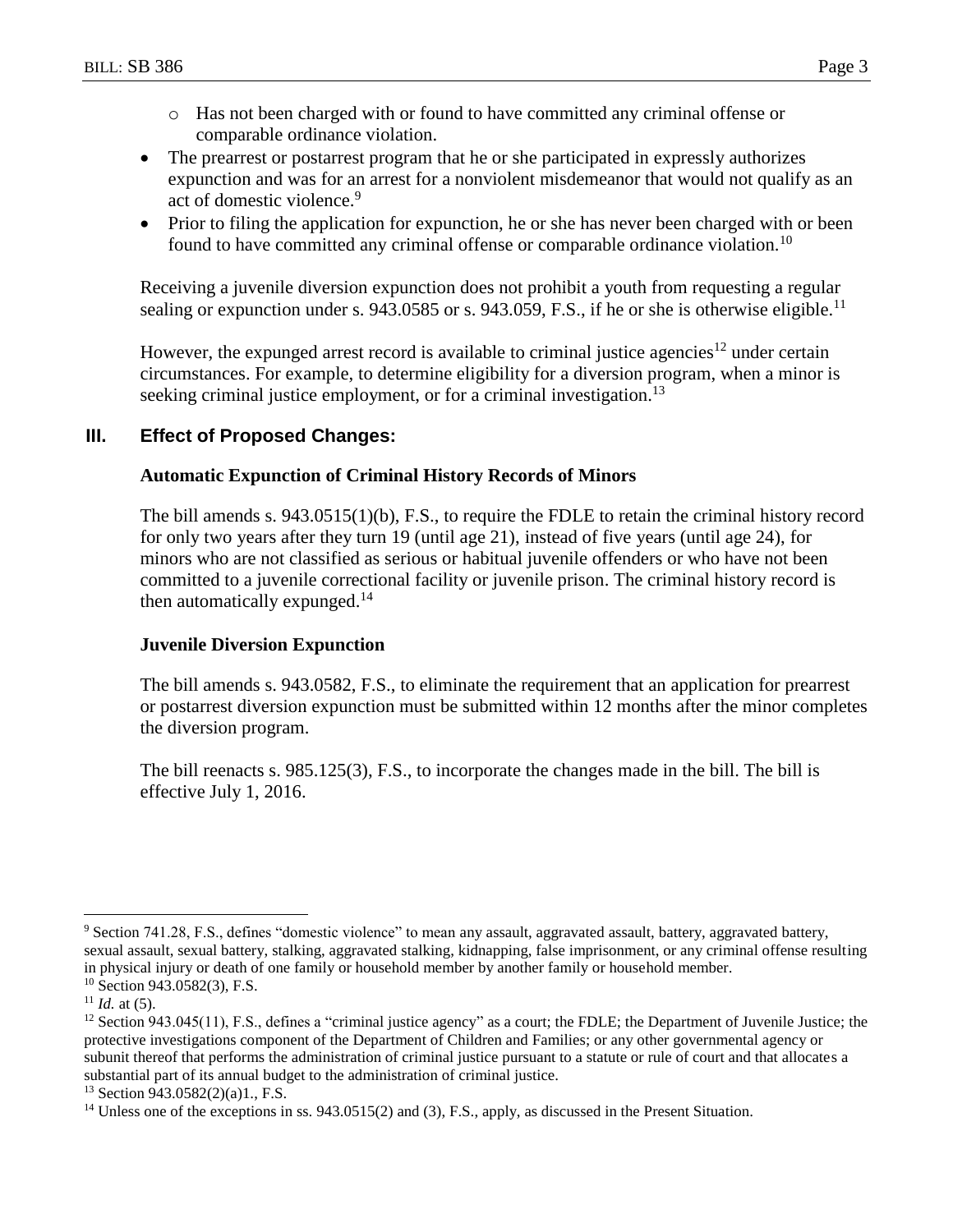## **IV. Constitutional Issues:**

A. Municipality/County Mandates Restrictions:

None.

B. Public Records/Open Meetings Issues:

None.

C. Trust Funds Restrictions:

None.

## **V. Fiscal Impact Statement:**

A. Tax/Fee Issues:

None.

B. Private Sector Impact:

Eligible minors will have their arrest records automatically expunged earlier under the bill, resulting in a potentially positive economic benefit as they look for employment.

C. Government Sector Impact:

The bill reduces the time period that the FDLE must retain the criminal history record for a minor to two years after they turn 19 (until age 21), instead of five years (until age 24), for minors who are not classified as serious or habitual juvenile offenders or who have not been committed to a juvenile correctional facility or juvenile prison. The implication of the bill requires the FDLE to make a change in its database which will take one and a half months, at an estimated cost of \$20,000. Existing staff resources will be used to implement the change. $15$ 

# **VI. Technical Deficiencies:**

None.

#### **VII. Related Issues:**

None.

 $\overline{a}$ 

# **VIII. Statutes Affected:**

This bill substantially amends the following sections of the Florida Statutes: 943.0515 and 943.0582.

<sup>15</sup> Florida Department of Law Enforcement, *2016 Bill Analysis for SB 386* (October 7, 2015) (on file with the Senate Criminal Justice Committee).